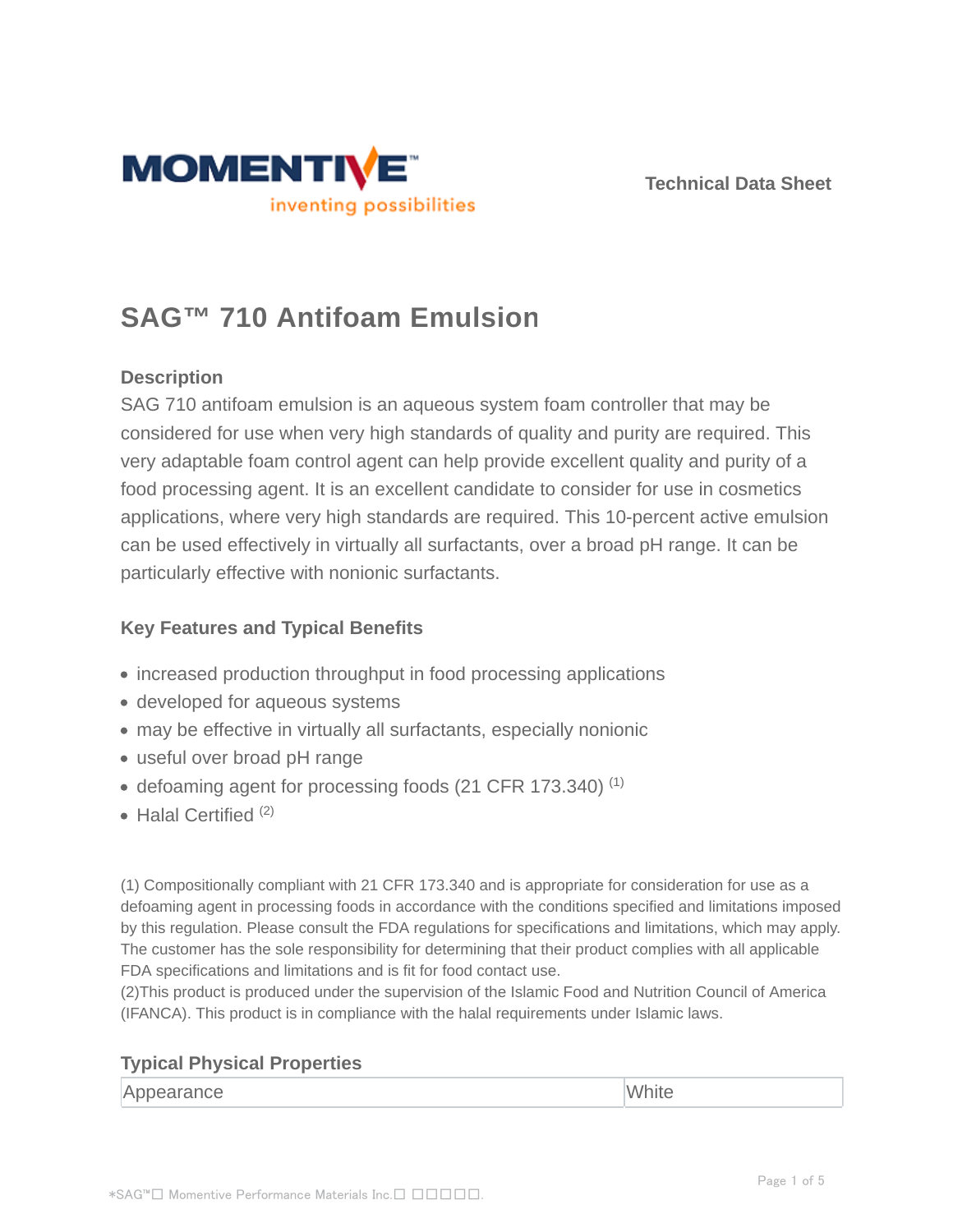| Form                                   | Pourable liquid |  |
|----------------------------------------|-----------------|--|
| Specific Gravity at 25/25°C            | $0.99 - 1.01$   |  |
| Viscosity at 25°C (after stirring), cP | 1000-2000       |  |
| pH                                     | 4.0             |  |
| <b>Emulsifier Type</b>                 | <b>Nonionic</b> |  |
| <b>Suitable Diluent</b>                | Water           |  |
| Shelf Life, months                     | 24              |  |
| Active Ingredient Content, %           | 10              |  |

Typical physical properties are average data and are not to be used as or to develop specifications.

# **Potential Applications**

This antifoam may be considered for use in the manufacture of food and feed products, and in a variety of industrial processes. These applications include:

| <b>Food and Feed Processing</b>                                                                      |                                                            |  |  |  |
|------------------------------------------------------------------------------------------------------|------------------------------------------------------------|--|--|--|
| <b>Alcohol fermentation</b>                                                                          | Meat/poultry processing                                    |  |  |  |
| Beverages, juices and sauces                                                                         | Potato chip manufacturing                                  |  |  |  |
| Bottle washing                                                                                       | Preserves, jams and jellies                                |  |  |  |
| Component of cleaning solutions                                                                      | Seafood washing                                            |  |  |  |
| Condiment and flavoring manufacturing                                                                | Soups and stews                                            |  |  |  |
| Corn wet-milling                                                                                     | Soy protein processing                                     |  |  |  |
| Egg washing                                                                                          | Vegetable washing                                          |  |  |  |
| Feed supplement manufacturing                                                                        | Whey processing                                            |  |  |  |
| Food plant waste water treatment                                                                     | Other dehydration,<br>evaporation and extraction processes |  |  |  |
| <b>Cosmetics</b>                                                                                     |                                                            |  |  |  |
| Formulation aid in cosmetics, balms,<br>lotions, moisturizers, ointments,<br>shampoos and sunscreens | Packaging aid                                              |  |  |  |

## **Patent Status**

여기에 포함된 어떠한 내용도 관련 특허가 없음을 의미하거나 특허 소유자의 허가 없이 특허에서 다루는 발명을 실행하기 위한 허가, 유도 또는 권고를 구성하는 것으로 해석되 어서는 안됩니다.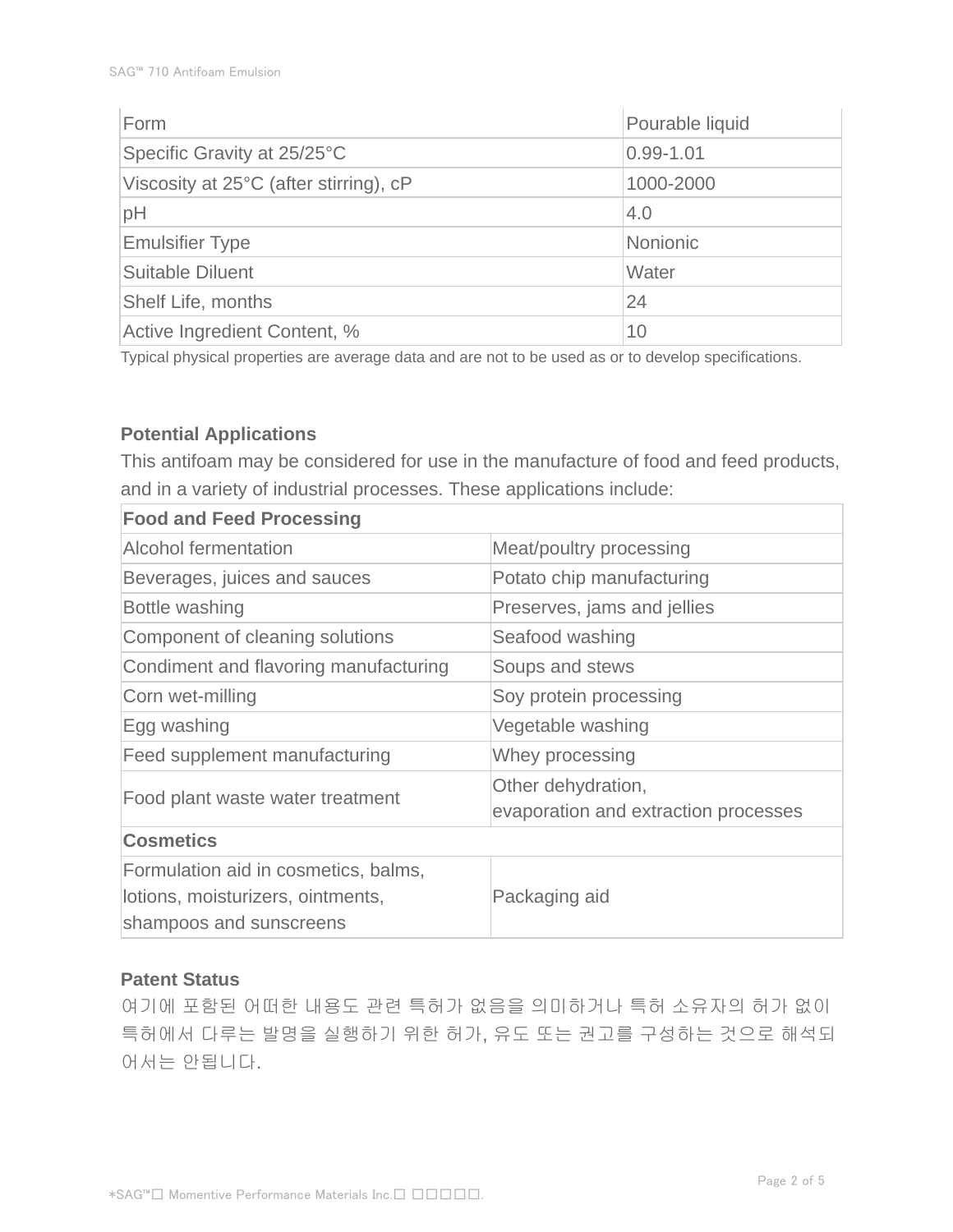# **Product Safety, Handling and Storage**

Customers should review the latest Safety Data Sheet (SDS) and label for product safety information, safe handling instructions, personal protective equipment if necessary, emergency service contact information, and any special storage conditions required for safety. Momentive Performance Materials (MPM) maintains an aroundthe-clock emergency service for its products. SDS are available at www.momentive.com or, upon request, from any MPM representative. For product storage and handling procedures to maintain the product quality within our stated specifications, please review Certificates of Analysis, which are available in the Order Center. Use of other materials in conjunction with MPM products (for example, primers) may require additional precautions. Please review and follow the safety information provided by the manufacturer of such other materials.

## **Limitations**

Customers must evaluate Momentive Performance Materials products and make their own determination as to fitness of use in their particular applications.

#### **Contact Information**

Email commercial.services@momentive.com

## **Telephone**

| <b>Americas</b>      | <b>Latin America</b> | <b>EMEAI- Europe, Middle</b><br>East, Africa & India | <b>ASIA PACIFIC</b> |
|----------------------|----------------------|------------------------------------------------------|---------------------|
| +1 800 295 2392      | <b>Brazil</b>        | <b>Europe</b>                                        | <b>China</b>        |
| Toll free*           | +55 11 4534 9650     | +390510924300                                        | 800 820 0202        |
| +704 805 6946        | <b>Direct Number</b> | Direct number                                        | Toll free           |
| <b>Direct Number</b> |                      |                                                      | +86 21 3860 4892    |
|                      |                      |                                                      | Direct number       |
| *All American        | <b>Mexico</b>        | India, Middle East &                                 | Japan               |
| countries            | +52 55 2169 7670     | <b>Africa</b>                                        | +81 3 5544 3111     |
|                      | <b>Direct Number</b> | + 91 44 71212207                                     | Direct number       |
|                      |                      | Direct number*                                       |                     |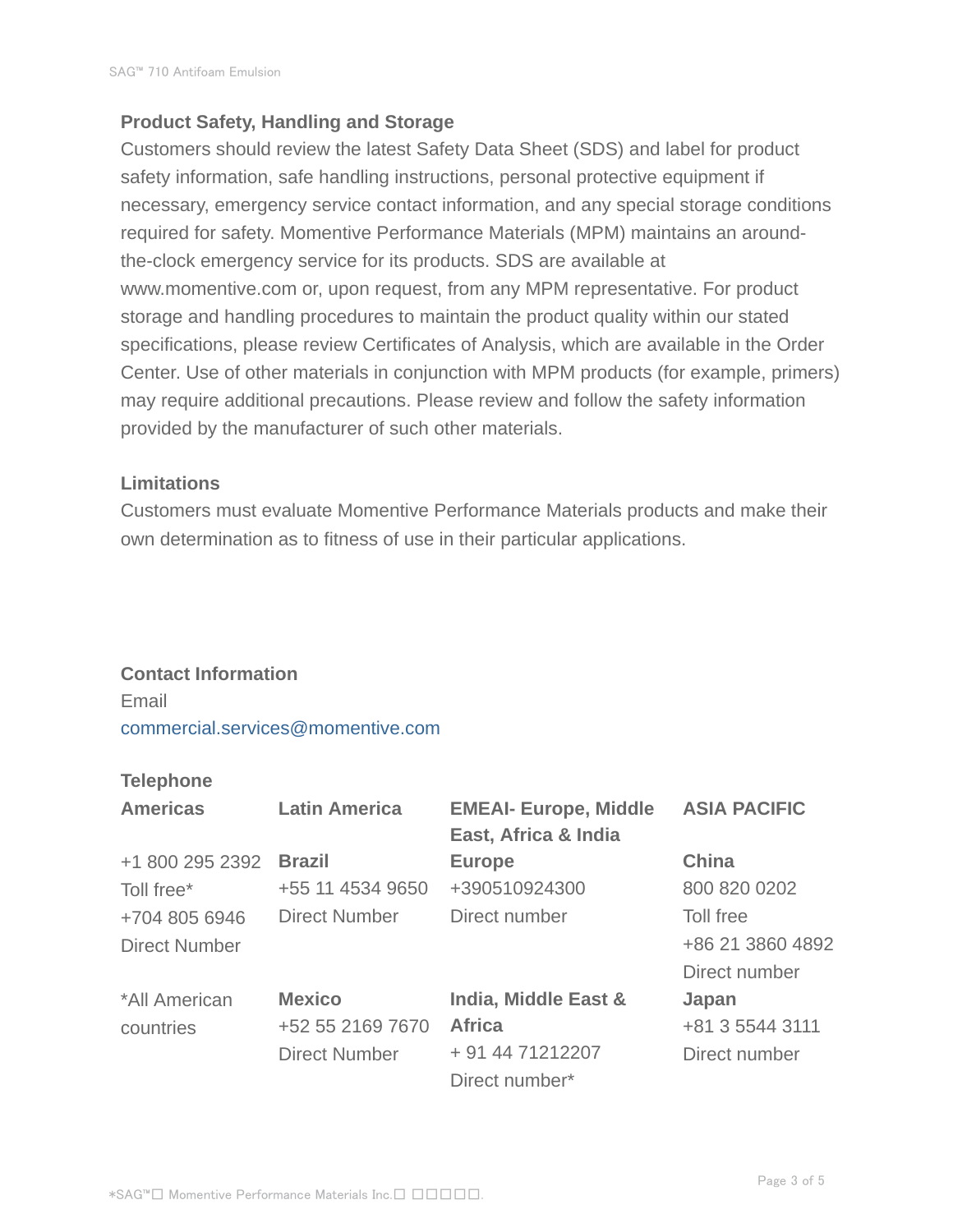**\*All Middle Eastern countries, Africa, India, Korea** +82 2 6201 4600

For literature and technical assistance, visit our website at: www.momentive.com

## **DISCLAIMER:**

**THE MATERIALS, PRODUCTS AND SERVICES OF MOMENTIVE PERFORMANCE MATERIALS INC. AND ITS SUBSIDIARIES AND AFFILIATES (COLLECTIVELY "SUPPLIER"), ARE SOLD SUBJECT TO SUPPLIER'S STANDARD CONDITIONS OF SALE, WHICH ARE INCLUDED IN THE APPLICABLE DISTRIBUTOR OR OTHER SALES AGREEMENT, PRINTED ON THE BACK OF ORDER ACKNOWLEDGMENTS AND INVOICES, AND AVAILABLE UPON REQUEST. ALTHOUGH ANY INFORMATION, RECOMMENDATIONS, OR ADVICE CONTAINED HEREIN IS GIVEN IN GOOD FAITH, SUPPLIER MAKES NO WARRANTY OR GUARANTEE, EXPRESS OR IMPLIED, (i) THAT THE RESULTS DESCRIBED HEREIN WILL BE OBTAINED UNDER END-USE CONDITIONS, OR (ii) AS TO THE EFFECTIVENESS OR SAFETY OF ANY DESIGN INCORPORATING ITS PRODUCTS, MATERIALS, SERVICES, RECOMMENDATIONS OR ADVICE. EXCEPT AS PROVIDED IN SUPPLIER'S STANDARD CONDITIONS OF SALE, SUPPLIER AND ITS REPRESENTATIVES SHALL IN NO EVENT BE RESPONSIBLE FOR ANY LOSS RESULTING FROM ANY USE OF ITS MATERIALS, PRODUCTS OR SERVICES DESCRIBED HEREIN.** Each user bears full responsibility for making its own determination as to the suitability of Supplier's materials, services, recommendations, or advice for its own particular use. Each user must identify and perform all tests and analyses necessary to assure that its finished parts incorporating Supplier's products, materials, or services will be safe and suitable for use under end-use conditions. Nothing in this or any other document, nor any oral recommendation or advice, shall be deemed to alter, vary, supersede, or waive any provision of Supplier's standard Conditions of Sale or this Disclaimer, unless any such modification is specifically agreed to in a writing signed by Supplier. No statement contained herein concerning a possible or suggested use of any material, product, service or design is intended, or should be construed, to grant any license under any patent or other intellectual property right of Supplier covering such use or design, or as a recommendation for the use of such material, product, service or design in the infringement of any patent or other intellectual property right.